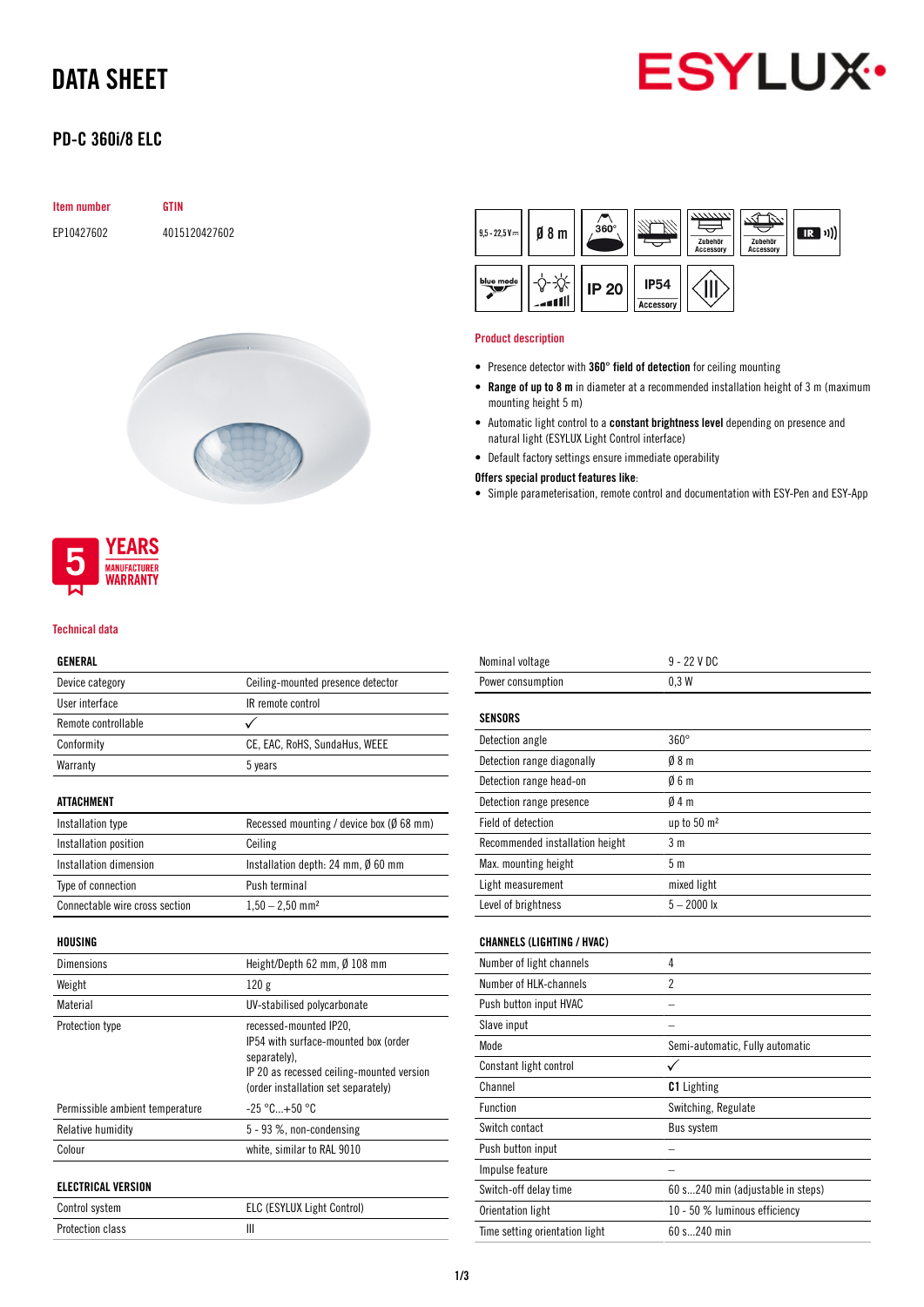# DATA SHEET



# PD-C 360i/8 ELC

| Item number | <b>GTIN</b>   |
|-------------|---------------|
| EP10427602  | 4015120427602 |

| Channel        | <b>C2</b> Lighting | Push button input              | $\qquad \qquad \longleftarrow$ |
|----------------|--------------------|--------------------------------|--------------------------------|
| Function       | Dimming            | Orientation light              | 10 - 50 % luminous efficiency  |
| Switch contact | Bus system         | Time setting orientation light | 60 s240 min                    |

## Accessories

| <b>Product designation</b>      | <b>GTIN</b>   |
|---------------------------------|---------------|
| Cover                           |               |
| <b>COMPACT COVER SET 8 SR</b>   | 4015120425936 |
| <b>COMPACT COVER SET 8 BK</b>   | 4015120007521 |
| Mounting                        |               |
| COMPACT MOUNTING BOX IP20 SM WH | 4015120425370 |
| COMPACT MOUNTING BOX IP20 SM SR | 4015120425387 |
| COMPACT MOUNTING BOX IP54 SM WH | 4015120425905 |
| COMPACT MOUNTING BOX IP54 SM SR | 4015120425912 |
| MOUNTING SET IP20 FM 62 WH      | 4015120425929 |
| COMPACT MOUNTING BOX IP54 SM BK | 4015120426940 |
| COMPACT MOUNTING BOX IP20 SM BK | 4015120426933 |
| Protection                      |               |
| BASKET GUARD ROUND SMALL        | 4015120425615 |
| BASKET GUARD ROUND LARGE        | 4015120425608 |
| Remote control                  |               |
| ESY-Pen                         | 4015120425356 |
| REMOTE CONTROL MDI/PDI          | 4015120425509 |

| <b>Scale drawing</b>                                                         | <b>Field of detections</b>    | <b>Detection range</b>     |                 |
|------------------------------------------------------------------------------|-------------------------------|----------------------------|-----------------|
|                                                                              | <b>ARRIVERS</b>               | Diagonally (A)             | Ø8m             |
| $Ø108$ mm<br>$060$ mm<br>$\mathop{\mathbb{E}}$<br>$^{24}$<br>$38 \text{ mm}$ |                               | $\blacksquare$ Frontal (B) | $\emptyset$ 6 m |
|                                                                              | q.<br>$360^\circ$<br>Territor | Presence area (C)          | Ø4m             |